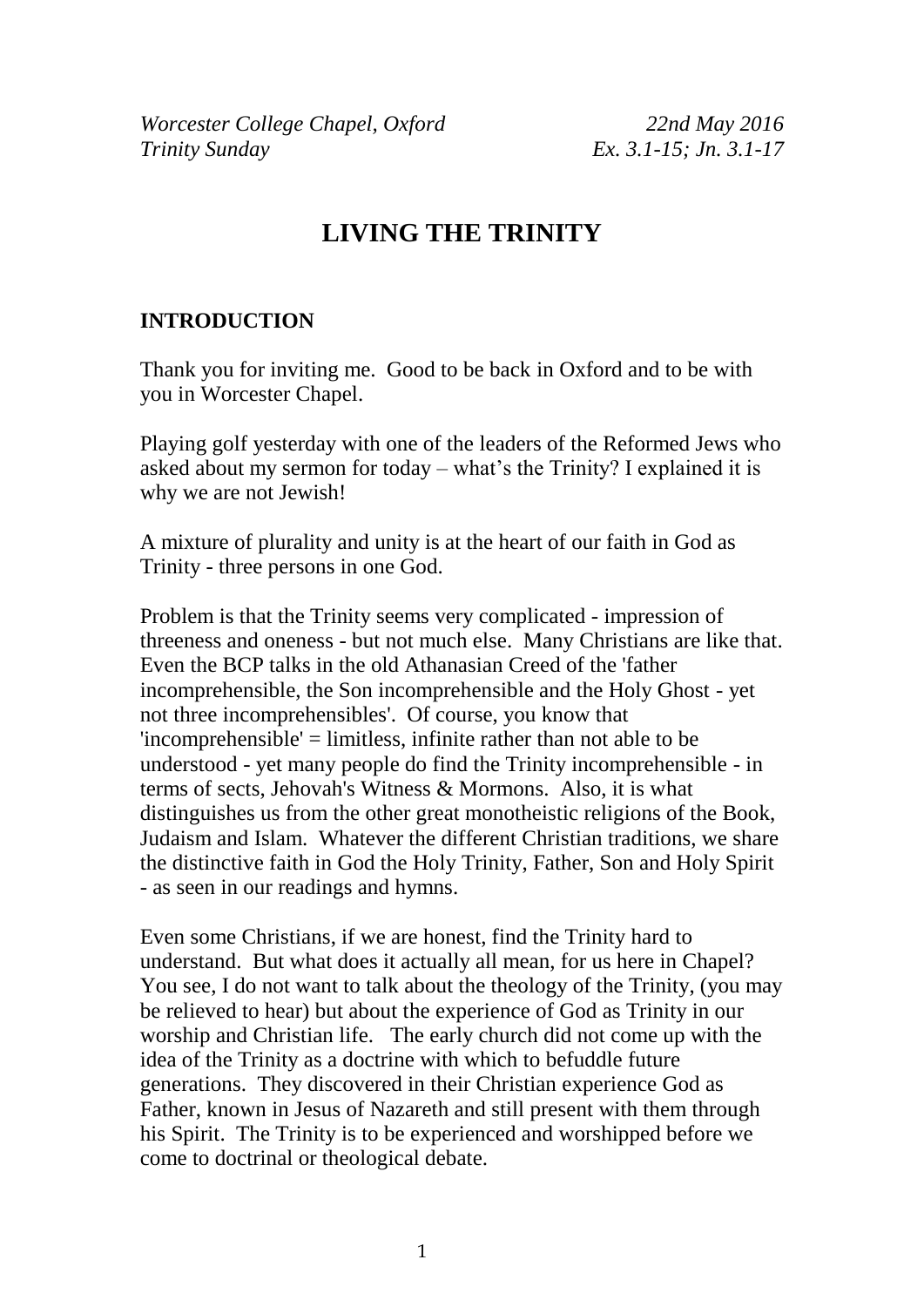A helpful Grove Spirituality booklet - Peter Adam, *Living the Trinity*, has greatly influenced my thinking over the years. He looks at the different Christian traditions and talks of three kinds of churches - Father, Son Holy Spirit. He suggest that many churches concentrate on one person of the Trinity in their life and experience which affects worship, beliefs and behaviour.

### **1 CHURCH OF THE FATHER**

Amazing and wonderful scope of his vision of God the Father everything starts with the Father and returns to him.

Stress God as Father, *pater*, of all patria, creator of Universe, care for the world. Stress on Transcendence.

God's revelation to Moses in burning bush – name 'I am' – existence. Hymns like *Immortal, invisible, O Worship the king*.

Concern for all life - catholic in the best and broadest sense - according to the whole – *kath' holos* - holistic approach to all people of good will, annual services for different local groups, brotherhood of all human beings. No boundaries, inclusive.

The Eucharist will be central - seen as thanksgiving and offering of the whole of life to God - glorified Harvest Festival every week!.

Does this ring any bells? My curacy at Bromley - civic church. True also inevitably of a University Chapel – King's or here in Worcester involved in many areas of University life.

Positive aspects - but there is another side of the coin; strong on the Father, less allowance for the Son and Spirit. Strong on creation, weak on human sin. Strong on grace and love, but less on salvation through the death of God the Son, or the disturbing energy of God the Holy Spirit.

"It will be embarrassed by a sermon on the sinfulness of man and annoyed at a gospel which lets prostitutes into the Kingdom before respectable people . . . 'decently and in order' is the absolute test of worship, and any interruption of Matins by the Spirit would produce a horrified silence, followed by lengthy disapproval over Sunday lunch" (Peter Adam, p. 8)

## **2 CHURCH OF THE SON**

Several versions depending on which aspect of Jesus - Christ the radical, the sufferer.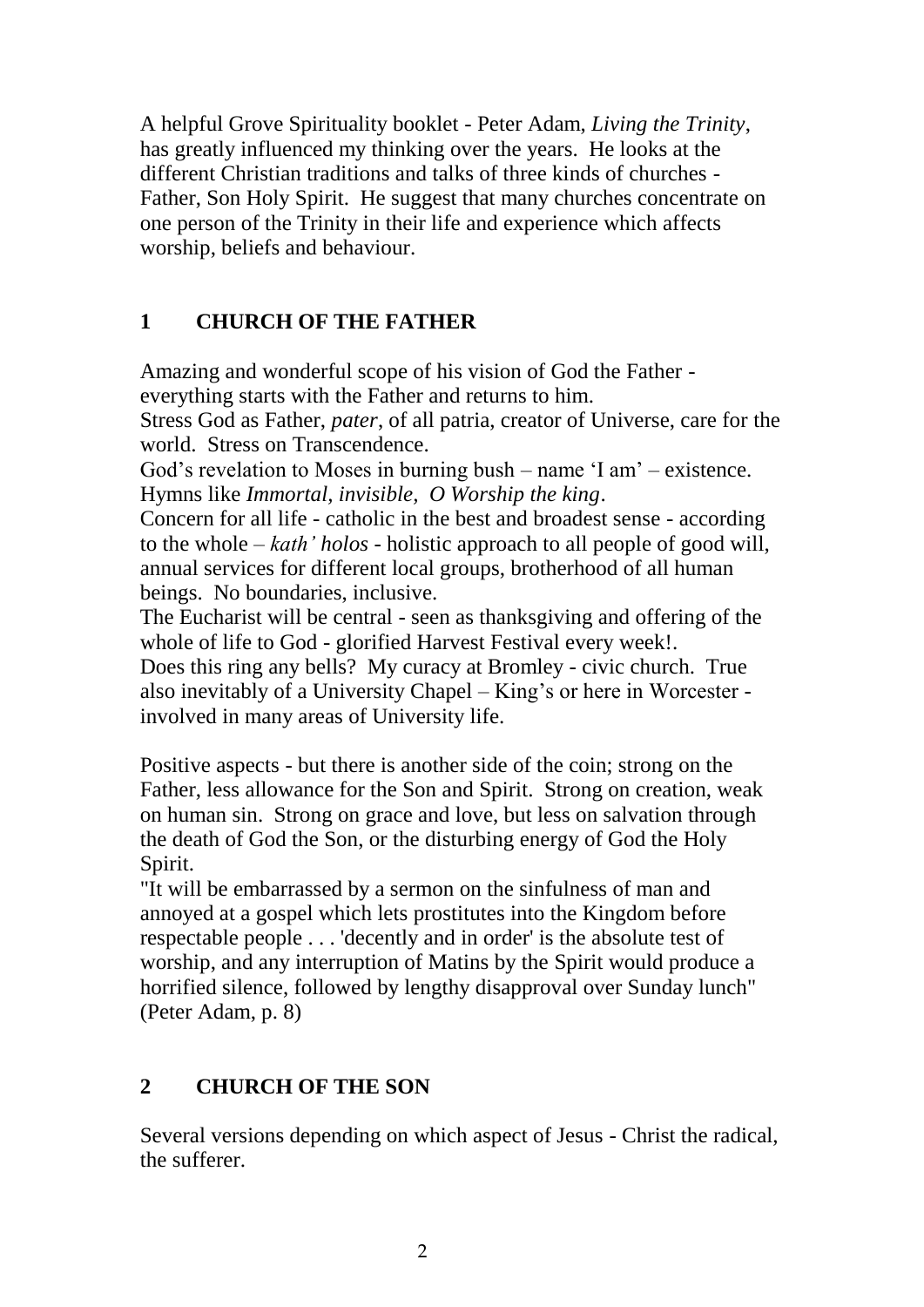Fervent commitment to person of Jesus of Nazareth, prayers and hymns addressed to him

*How sweet the name of Jesus in a believer's ear.*

*O Jesus, I have promised*

Stress on need for personal response to Christ's death on the cross, salvation - believer.

John 3.3 – 'born again'; 3.16-17 'God so loved the world'

Eucharist becomes the Lord's Supper - stress on the saving and atoning death of Jesus.

Clear sense of those who are Christians - and those who are not boundaries, not vague and wishy washy like the inclusive Church of the Father.

Leads to a real commitment to evangelism and mission at the risk of suffering or persecution.

If Father is best seen in catholic, then the Son in the evangelical tradition.

#### Weaknesses:

Strong sense of identity can lead to isolation, even holy huddle Mission restricted just to preaching, no social action and serving the whole community as in church of Father.

The warm response and devotion to Jesus and his salvation may lead to not getting hands dirty in real world.

If Father is true of University chapels, many of the student churches are churches of the Son – centrality of Jesus.

## **3 CHURCH OF THE HOLY SPIRIT**

Holy Spirit traditionally the neglected person the Trinity - partly because of the stress in NT of the HS bringing us to the Son and the Father. Traditionally seen in Pentecostal churches - but recent renewal movements across all the mainline denominations means that you can find churches of the Spirit everywhere now.

Dynamic and lively worship - stress on Immanence.

Back to John 3: vv 6-8 'born of Spirit, wind blows where it chooses' Lots of different people inspired to participate - share gifts of God powerful and miraculous signs of God;s presence.

Eucharist is really only a warm up for the real free worship to follow, while communion is probably discovered in the fellowship over coffee afterwards

Weakness - can fall into sensationalism, a neglect of the quiet, missing presence of God in ordinary things of life, rather than the spectacular.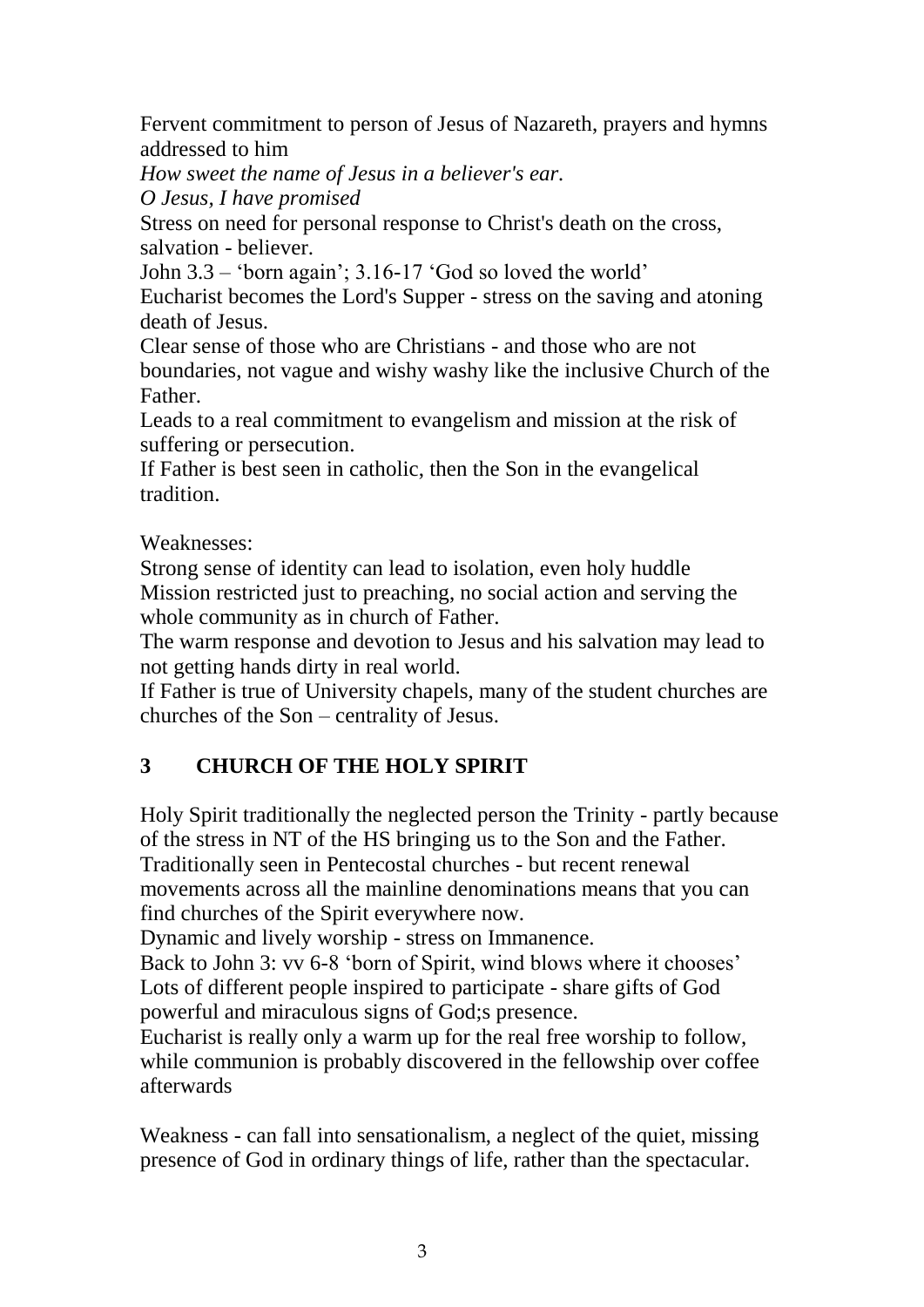No need to go to doctor, just pray about it; believe six impossible things before breakfast.

To a certain extent this is true of our church in London now - seeking everything new - any songs over a year old are out, don't bother to plan the worship, just let it happen. Can be good and lively, can be an excuse for terrible disorganization! Yet the converse it true - we can avoid the dangers by planning everything - and not being open to God the comforter and disturber, giver of life, whose tongues of flame and rushing wind upset our peace and quiet!

#### **CONCLUSION - TRINITY IN UNITY**

I wonder if these pen portraits have rung any bells. Think for a moment about your regular worship or church preference. How do you view the Eucharist or Communion. To whom are your usual hymns addressed? How do you respond to the community around - in service or evangelism or acts of power? Do you have a strong sense of boundaries as to who is a member or is it all rather fuzzy at the edges? What about your own personal spiritual life? do you respond to the steady moral demands of our Father in heaven, or in loving devotion to following Jesus, or go with the flow in unpredictable abandonment to the winds of the Spirit? Think about your favourite hymns or songs, or your prayers - and they will tell you a lot. I suspect that among us as individuals there will be all three traditions. So what are we to do?

One response is to look at our traditions. I have suggested that the church of the Father emerges from a catholic tradition, while that of the Son from evangelical and the Spirit from a Pentecostal or Charismatic. This does not necessarily mean the denominations - my three examples are all Anglican churches! This breadth of traditions is one of the gifts of the diverse life of God the Holy Trinity to the church - and it would be wrong to suggest that we solve the problem of this diversity by obliterating our differences and ways of worshipping into a dull grey lowest common denominator. That has been one of the problems affecting the ecumenical movement since its inception.

Another possible response is to use my simple caricatures to pigeonhole others - or yourself. After I had said some of the above in a previous sermon once, one rather grand lady confided to me on the way out of church that she was a 'father Christian'. She was obviously very happy to put this label on herself and it explained to her why she could not stand all these fervent Son-Christians or happy clappy Spirit-Christians.